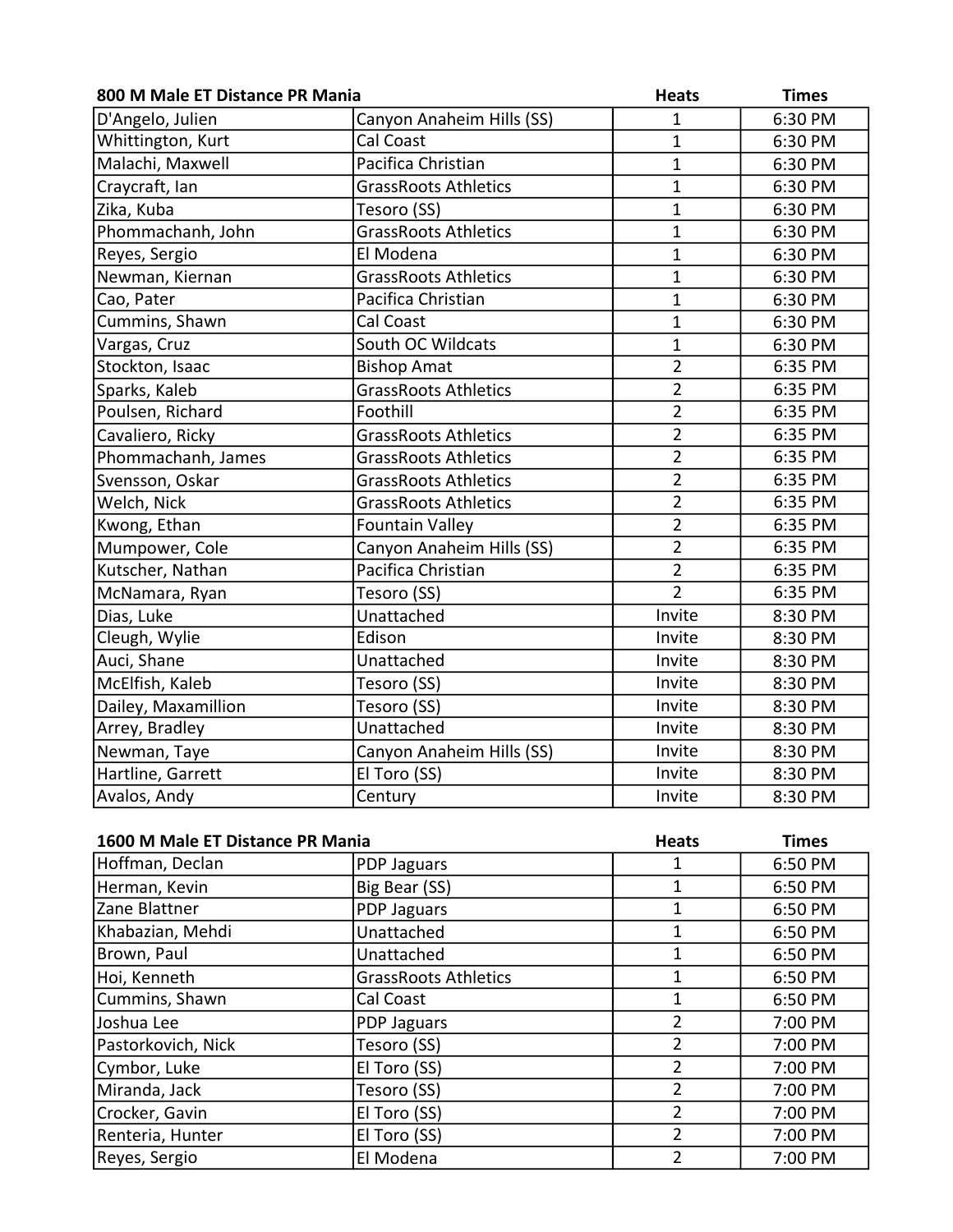| Dowling, Gianluca<br>$\overline{2}$<br>Rancho Cucamonga (SS)<br>7:00 PM<br>$\overline{2}$<br>Canyon Anaheim Hills (SS)<br>Yalung, Jared<br>7:00 PM<br>Hernandez, Tritan<br>$\overline{2}$<br>El Modena<br>7:00 PM<br>$\overline{2}$<br>Rolland, Alex<br>7:00 PM<br>El Toro (SS)<br>$\overline{2}$<br>Veeravalli, Sanjeet<br>El Toro (SS)<br>7:00 PM<br>$\overline{2}$<br>Stout, Michael<br>El Toro (SS)<br>7:00 PM<br>$\overline{2}$<br>Coyle, Benjamin<br>South OC Wildcats<br>7:00 PM<br>$\overline{2}$<br>Foroohar, Yashar<br>Canyon Anaheim Hills (SS)<br>7:00 PM<br>$\overline{2}$<br><b>TBD Taylor</b><br>TBD<br>7:00 PM<br>$\overline{2}$<br><b>TBD Taylor</b><br>TBD<br>7:00 PM<br>3<br>Velasquez, Lucas<br>Big Bear (SS)<br>7:08 PM<br>$\overline{3}$<br>Ramirez, Zander<br>Unattached<br>7:08 PM<br>3<br>Manning, Chase<br>South OC Wildcats<br>7:08 PM<br>3<br>Tesoro (SS)<br>7:08 PM<br>Kim, Kasey<br>$\overline{3}$<br>Big Bear (SS)<br>Jex, Kyle<br>7:08 PM<br>3<br>Rancho Cucamonga (SS)<br>Armijo, Aaron<br>7:08 PM<br>$\overline{3}$<br>Dunkely, Kaleb<br>Tesoro (SS)<br>7:08 PM<br>$\overline{\overline{3}}$<br>Andrews, Lukas<br>Tesoro (SS)<br>7:08 PM<br>3<br>Rancho Cucamonga (SS)<br>Campbell, Evan<br>7:08 PM<br>3<br>Doyle, Logan<br><b>GrassRoots Athletics</b><br>7:08 PM<br>3<br>Illson, Thomas<br>Tesoro (SS)<br>7:08 PM<br>$\overline{3}$<br><b>GrassRoots Athletics</b><br>McDaniel-Repeta, Tyson<br>7:08 PM<br>3<br>Mendelsohn, Adam<br>Tesoro (SS)<br>7:08 PM<br>$\overline{3}$<br>Canyon Anaheim Hills (SS)<br>Roach, Cole<br>7:08 PM<br>3<br>Cross, Ian<br>Pacifica Christian<br>7:08 PM<br>$\overline{3}$<br>Canyon Anaheim Hills (SS)<br>Barry, Jude<br>7:08 PM<br>$\overline{3}$<br><b>GrassRoots Athletics</b><br>Newman, Kiernan<br>7:08 PM<br>3<br>DePriest, Connor<br>Canyon Anaheim Hills (SS)<br>7:08 PM<br>4<br>Tesoro (SS)<br>McElfish, Kaleb<br>7:15 PM<br>San Diego Waves<br>$\overline{\mathbf{4}}$<br>Ras, Joel<br>7:15 PM<br>4<br><b>Fountain Valley</b><br>Kwong, Ethan<br>7:15 PM<br>Glick, Matthew<br>GrassRoots Athletics<br>4<br>7:15 PM<br>4<br><b>GrassRoots Athletics</b><br>Hoi, Darin<br>7:15 PM<br>Seckinger, Dalton<br>Cal Coast<br>4<br>7:15 PM<br>Hooper, Dylan<br>4<br>7:15 PM<br><b>Mission Viejo</b><br>Horton, Houston<br>Tesoro (SS)<br>4<br>7:15 PM<br>GrassRoots Athletics<br>Galindo, Finlay<br>7:15 PM<br>4<br>Vellandi, Carlo<br>Tesoro (SS)<br>4<br>7:15 PM<br>Nygren, Jack<br>Canyon Anaheim Hills (SS)<br>4<br>7:15 PM<br>Periquet, Broghan<br>Tesoro (SS)<br>4<br>7:15 PM<br>Unattached<br>Carr, Dante<br>4<br>7:15 PM<br>Zika, Kuba<br>Tesoro (SS)<br>4<br>7:15 PM<br>Thompson, Andrew<br>Tesoro (SS)<br>4<br>7:15 PM<br>Bowman, Josiah<br>San Diego Waves<br>4<br>7:15 PM<br>El Toro (SS)<br>$\overline{\mathbf{4}}$<br>Arriaga, Rogan<br>7:15 PM<br>Mascola, Ryan<br>El Toro (SS)<br>7:15 PM<br>4 | 1600 M Male ET Distance PR Mania |          | <b>Heats</b> | <b>Times</b> |
|-------------------------------------------------------------------------------------------------------------------------------------------------------------------------------------------------------------------------------------------------------------------------------------------------------------------------------------------------------------------------------------------------------------------------------------------------------------------------------------------------------------------------------------------------------------------------------------------------------------------------------------------------------------------------------------------------------------------------------------------------------------------------------------------------------------------------------------------------------------------------------------------------------------------------------------------------------------------------------------------------------------------------------------------------------------------------------------------------------------------------------------------------------------------------------------------------------------------------------------------------------------------------------------------------------------------------------------------------------------------------------------------------------------------------------------------------------------------------------------------------------------------------------------------------------------------------------------------------------------------------------------------------------------------------------------------------------------------------------------------------------------------------------------------------------------------------------------------------------------------------------------------------------------------------------------------------------------------------------------------------------------------------------------------------------------------------------------------------------------------------------------------------------------------------------------------------------------------------------------------------------------------------------------------------------------------------------------------------------------------------------------------------------------------------------------------------------------------------------------------------------------------------------------------------------------------------------------------------------------------------------------------------------------------------------------------------------------------------------------------------------------------------------------------------------------------------------------------------------------------------------------|----------------------------------|----------|--------------|--------------|
|                                                                                                                                                                                                                                                                                                                                                                                                                                                                                                                                                                                                                                                                                                                                                                                                                                                                                                                                                                                                                                                                                                                                                                                                                                                                                                                                                                                                                                                                                                                                                                                                                                                                                                                                                                                                                                                                                                                                                                                                                                                                                                                                                                                                                                                                                                                                                                                                                                                                                                                                                                                                                                                                                                                                                                                                                                                                                     |                                  |          |              |              |
|                                                                                                                                                                                                                                                                                                                                                                                                                                                                                                                                                                                                                                                                                                                                                                                                                                                                                                                                                                                                                                                                                                                                                                                                                                                                                                                                                                                                                                                                                                                                                                                                                                                                                                                                                                                                                                                                                                                                                                                                                                                                                                                                                                                                                                                                                                                                                                                                                                                                                                                                                                                                                                                                                                                                                                                                                                                                                     |                                  |          |              |              |
|                                                                                                                                                                                                                                                                                                                                                                                                                                                                                                                                                                                                                                                                                                                                                                                                                                                                                                                                                                                                                                                                                                                                                                                                                                                                                                                                                                                                                                                                                                                                                                                                                                                                                                                                                                                                                                                                                                                                                                                                                                                                                                                                                                                                                                                                                                                                                                                                                                                                                                                                                                                                                                                                                                                                                                                                                                                                                     |                                  |          |              |              |
|                                                                                                                                                                                                                                                                                                                                                                                                                                                                                                                                                                                                                                                                                                                                                                                                                                                                                                                                                                                                                                                                                                                                                                                                                                                                                                                                                                                                                                                                                                                                                                                                                                                                                                                                                                                                                                                                                                                                                                                                                                                                                                                                                                                                                                                                                                                                                                                                                                                                                                                                                                                                                                                                                                                                                                                                                                                                                     |                                  |          |              |              |
|                                                                                                                                                                                                                                                                                                                                                                                                                                                                                                                                                                                                                                                                                                                                                                                                                                                                                                                                                                                                                                                                                                                                                                                                                                                                                                                                                                                                                                                                                                                                                                                                                                                                                                                                                                                                                                                                                                                                                                                                                                                                                                                                                                                                                                                                                                                                                                                                                                                                                                                                                                                                                                                                                                                                                                                                                                                                                     |                                  |          |              |              |
|                                                                                                                                                                                                                                                                                                                                                                                                                                                                                                                                                                                                                                                                                                                                                                                                                                                                                                                                                                                                                                                                                                                                                                                                                                                                                                                                                                                                                                                                                                                                                                                                                                                                                                                                                                                                                                                                                                                                                                                                                                                                                                                                                                                                                                                                                                                                                                                                                                                                                                                                                                                                                                                                                                                                                                                                                                                                                     |                                  |          |              |              |
|                                                                                                                                                                                                                                                                                                                                                                                                                                                                                                                                                                                                                                                                                                                                                                                                                                                                                                                                                                                                                                                                                                                                                                                                                                                                                                                                                                                                                                                                                                                                                                                                                                                                                                                                                                                                                                                                                                                                                                                                                                                                                                                                                                                                                                                                                                                                                                                                                                                                                                                                                                                                                                                                                                                                                                                                                                                                                     |                                  |          |              |              |
|                                                                                                                                                                                                                                                                                                                                                                                                                                                                                                                                                                                                                                                                                                                                                                                                                                                                                                                                                                                                                                                                                                                                                                                                                                                                                                                                                                                                                                                                                                                                                                                                                                                                                                                                                                                                                                                                                                                                                                                                                                                                                                                                                                                                                                                                                                                                                                                                                                                                                                                                                                                                                                                                                                                                                                                                                                                                                     |                                  |          |              |              |
|                                                                                                                                                                                                                                                                                                                                                                                                                                                                                                                                                                                                                                                                                                                                                                                                                                                                                                                                                                                                                                                                                                                                                                                                                                                                                                                                                                                                                                                                                                                                                                                                                                                                                                                                                                                                                                                                                                                                                                                                                                                                                                                                                                                                                                                                                                                                                                                                                                                                                                                                                                                                                                                                                                                                                                                                                                                                                     |                                  |          |              |              |
|                                                                                                                                                                                                                                                                                                                                                                                                                                                                                                                                                                                                                                                                                                                                                                                                                                                                                                                                                                                                                                                                                                                                                                                                                                                                                                                                                                                                                                                                                                                                                                                                                                                                                                                                                                                                                                                                                                                                                                                                                                                                                                                                                                                                                                                                                                                                                                                                                                                                                                                                                                                                                                                                                                                                                                                                                                                                                     |                                  |          |              |              |
|                                                                                                                                                                                                                                                                                                                                                                                                                                                                                                                                                                                                                                                                                                                                                                                                                                                                                                                                                                                                                                                                                                                                                                                                                                                                                                                                                                                                                                                                                                                                                                                                                                                                                                                                                                                                                                                                                                                                                                                                                                                                                                                                                                                                                                                                                                                                                                                                                                                                                                                                                                                                                                                                                                                                                                                                                                                                                     |                                  |          |              |              |
|                                                                                                                                                                                                                                                                                                                                                                                                                                                                                                                                                                                                                                                                                                                                                                                                                                                                                                                                                                                                                                                                                                                                                                                                                                                                                                                                                                                                                                                                                                                                                                                                                                                                                                                                                                                                                                                                                                                                                                                                                                                                                                                                                                                                                                                                                                                                                                                                                                                                                                                                                                                                                                                                                                                                                                                                                                                                                     |                                  |          |              |              |
|                                                                                                                                                                                                                                                                                                                                                                                                                                                                                                                                                                                                                                                                                                                                                                                                                                                                                                                                                                                                                                                                                                                                                                                                                                                                                                                                                                                                                                                                                                                                                                                                                                                                                                                                                                                                                                                                                                                                                                                                                                                                                                                                                                                                                                                                                                                                                                                                                                                                                                                                                                                                                                                                                                                                                                                                                                                                                     |                                  |          |              |              |
|                                                                                                                                                                                                                                                                                                                                                                                                                                                                                                                                                                                                                                                                                                                                                                                                                                                                                                                                                                                                                                                                                                                                                                                                                                                                                                                                                                                                                                                                                                                                                                                                                                                                                                                                                                                                                                                                                                                                                                                                                                                                                                                                                                                                                                                                                                                                                                                                                                                                                                                                                                                                                                                                                                                                                                                                                                                                                     |                                  |          |              |              |
|                                                                                                                                                                                                                                                                                                                                                                                                                                                                                                                                                                                                                                                                                                                                                                                                                                                                                                                                                                                                                                                                                                                                                                                                                                                                                                                                                                                                                                                                                                                                                                                                                                                                                                                                                                                                                                                                                                                                                                                                                                                                                                                                                                                                                                                                                                                                                                                                                                                                                                                                                                                                                                                                                                                                                                                                                                                                                     |                                  |          |              |              |
|                                                                                                                                                                                                                                                                                                                                                                                                                                                                                                                                                                                                                                                                                                                                                                                                                                                                                                                                                                                                                                                                                                                                                                                                                                                                                                                                                                                                                                                                                                                                                                                                                                                                                                                                                                                                                                                                                                                                                                                                                                                                                                                                                                                                                                                                                                                                                                                                                                                                                                                                                                                                                                                                                                                                                                                                                                                                                     |                                  |          |              |              |
|                                                                                                                                                                                                                                                                                                                                                                                                                                                                                                                                                                                                                                                                                                                                                                                                                                                                                                                                                                                                                                                                                                                                                                                                                                                                                                                                                                                                                                                                                                                                                                                                                                                                                                                                                                                                                                                                                                                                                                                                                                                                                                                                                                                                                                                                                                                                                                                                                                                                                                                                                                                                                                                                                                                                                                                                                                                                                     |                                  |          |              |              |
|                                                                                                                                                                                                                                                                                                                                                                                                                                                                                                                                                                                                                                                                                                                                                                                                                                                                                                                                                                                                                                                                                                                                                                                                                                                                                                                                                                                                                                                                                                                                                                                                                                                                                                                                                                                                                                                                                                                                                                                                                                                                                                                                                                                                                                                                                                                                                                                                                                                                                                                                                                                                                                                                                                                                                                                                                                                                                     |                                  |          |              |              |
|                                                                                                                                                                                                                                                                                                                                                                                                                                                                                                                                                                                                                                                                                                                                                                                                                                                                                                                                                                                                                                                                                                                                                                                                                                                                                                                                                                                                                                                                                                                                                                                                                                                                                                                                                                                                                                                                                                                                                                                                                                                                                                                                                                                                                                                                                                                                                                                                                                                                                                                                                                                                                                                                                                                                                                                                                                                                                     |                                  |          |              |              |
|                                                                                                                                                                                                                                                                                                                                                                                                                                                                                                                                                                                                                                                                                                                                                                                                                                                                                                                                                                                                                                                                                                                                                                                                                                                                                                                                                                                                                                                                                                                                                                                                                                                                                                                                                                                                                                                                                                                                                                                                                                                                                                                                                                                                                                                                                                                                                                                                                                                                                                                                                                                                                                                                                                                                                                                                                                                                                     |                                  |          |              |              |
|                                                                                                                                                                                                                                                                                                                                                                                                                                                                                                                                                                                                                                                                                                                                                                                                                                                                                                                                                                                                                                                                                                                                                                                                                                                                                                                                                                                                                                                                                                                                                                                                                                                                                                                                                                                                                                                                                                                                                                                                                                                                                                                                                                                                                                                                                                                                                                                                                                                                                                                                                                                                                                                                                                                                                                                                                                                                                     |                                  |          |              |              |
|                                                                                                                                                                                                                                                                                                                                                                                                                                                                                                                                                                                                                                                                                                                                                                                                                                                                                                                                                                                                                                                                                                                                                                                                                                                                                                                                                                                                                                                                                                                                                                                                                                                                                                                                                                                                                                                                                                                                                                                                                                                                                                                                                                                                                                                                                                                                                                                                                                                                                                                                                                                                                                                                                                                                                                                                                                                                                     |                                  |          |              |              |
|                                                                                                                                                                                                                                                                                                                                                                                                                                                                                                                                                                                                                                                                                                                                                                                                                                                                                                                                                                                                                                                                                                                                                                                                                                                                                                                                                                                                                                                                                                                                                                                                                                                                                                                                                                                                                                                                                                                                                                                                                                                                                                                                                                                                                                                                                                                                                                                                                                                                                                                                                                                                                                                                                                                                                                                                                                                                                     |                                  |          |              |              |
|                                                                                                                                                                                                                                                                                                                                                                                                                                                                                                                                                                                                                                                                                                                                                                                                                                                                                                                                                                                                                                                                                                                                                                                                                                                                                                                                                                                                                                                                                                                                                                                                                                                                                                                                                                                                                                                                                                                                                                                                                                                                                                                                                                                                                                                                                                                                                                                                                                                                                                                                                                                                                                                                                                                                                                                                                                                                                     |                                  |          |              |              |
|                                                                                                                                                                                                                                                                                                                                                                                                                                                                                                                                                                                                                                                                                                                                                                                                                                                                                                                                                                                                                                                                                                                                                                                                                                                                                                                                                                                                                                                                                                                                                                                                                                                                                                                                                                                                                                                                                                                                                                                                                                                                                                                                                                                                                                                                                                                                                                                                                                                                                                                                                                                                                                                                                                                                                                                                                                                                                     |                                  |          |              |              |
|                                                                                                                                                                                                                                                                                                                                                                                                                                                                                                                                                                                                                                                                                                                                                                                                                                                                                                                                                                                                                                                                                                                                                                                                                                                                                                                                                                                                                                                                                                                                                                                                                                                                                                                                                                                                                                                                                                                                                                                                                                                                                                                                                                                                                                                                                                                                                                                                                                                                                                                                                                                                                                                                                                                                                                                                                                                                                     |                                  |          |              |              |
|                                                                                                                                                                                                                                                                                                                                                                                                                                                                                                                                                                                                                                                                                                                                                                                                                                                                                                                                                                                                                                                                                                                                                                                                                                                                                                                                                                                                                                                                                                                                                                                                                                                                                                                                                                                                                                                                                                                                                                                                                                                                                                                                                                                                                                                                                                                                                                                                                                                                                                                                                                                                                                                                                                                                                                                                                                                                                     |                                  |          |              |              |
|                                                                                                                                                                                                                                                                                                                                                                                                                                                                                                                                                                                                                                                                                                                                                                                                                                                                                                                                                                                                                                                                                                                                                                                                                                                                                                                                                                                                                                                                                                                                                                                                                                                                                                                                                                                                                                                                                                                                                                                                                                                                                                                                                                                                                                                                                                                                                                                                                                                                                                                                                                                                                                                                                                                                                                                                                                                                                     |                                  |          |              |              |
|                                                                                                                                                                                                                                                                                                                                                                                                                                                                                                                                                                                                                                                                                                                                                                                                                                                                                                                                                                                                                                                                                                                                                                                                                                                                                                                                                                                                                                                                                                                                                                                                                                                                                                                                                                                                                                                                                                                                                                                                                                                                                                                                                                                                                                                                                                                                                                                                                                                                                                                                                                                                                                                                                                                                                                                                                                                                                     |                                  |          |              |              |
|                                                                                                                                                                                                                                                                                                                                                                                                                                                                                                                                                                                                                                                                                                                                                                                                                                                                                                                                                                                                                                                                                                                                                                                                                                                                                                                                                                                                                                                                                                                                                                                                                                                                                                                                                                                                                                                                                                                                                                                                                                                                                                                                                                                                                                                                                                                                                                                                                                                                                                                                                                                                                                                                                                                                                                                                                                                                                     |                                  |          |              |              |
|                                                                                                                                                                                                                                                                                                                                                                                                                                                                                                                                                                                                                                                                                                                                                                                                                                                                                                                                                                                                                                                                                                                                                                                                                                                                                                                                                                                                                                                                                                                                                                                                                                                                                                                                                                                                                                                                                                                                                                                                                                                                                                                                                                                                                                                                                                                                                                                                                                                                                                                                                                                                                                                                                                                                                                                                                                                                                     |                                  |          |              |              |
|                                                                                                                                                                                                                                                                                                                                                                                                                                                                                                                                                                                                                                                                                                                                                                                                                                                                                                                                                                                                                                                                                                                                                                                                                                                                                                                                                                                                                                                                                                                                                                                                                                                                                                                                                                                                                                                                                                                                                                                                                                                                                                                                                                                                                                                                                                                                                                                                                                                                                                                                                                                                                                                                                                                                                                                                                                                                                     |                                  |          |              |              |
|                                                                                                                                                                                                                                                                                                                                                                                                                                                                                                                                                                                                                                                                                                                                                                                                                                                                                                                                                                                                                                                                                                                                                                                                                                                                                                                                                                                                                                                                                                                                                                                                                                                                                                                                                                                                                                                                                                                                                                                                                                                                                                                                                                                                                                                                                                                                                                                                                                                                                                                                                                                                                                                                                                                                                                                                                                                                                     |                                  |          |              |              |
|                                                                                                                                                                                                                                                                                                                                                                                                                                                                                                                                                                                                                                                                                                                                                                                                                                                                                                                                                                                                                                                                                                                                                                                                                                                                                                                                                                                                                                                                                                                                                                                                                                                                                                                                                                                                                                                                                                                                                                                                                                                                                                                                                                                                                                                                                                                                                                                                                                                                                                                                                                                                                                                                                                                                                                                                                                                                                     |                                  |          |              |              |
|                                                                                                                                                                                                                                                                                                                                                                                                                                                                                                                                                                                                                                                                                                                                                                                                                                                                                                                                                                                                                                                                                                                                                                                                                                                                                                                                                                                                                                                                                                                                                                                                                                                                                                                                                                                                                                                                                                                                                                                                                                                                                                                                                                                                                                                                                                                                                                                                                                                                                                                                                                                                                                                                                                                                                                                                                                                                                     |                                  |          |              |              |
|                                                                                                                                                                                                                                                                                                                                                                                                                                                                                                                                                                                                                                                                                                                                                                                                                                                                                                                                                                                                                                                                                                                                                                                                                                                                                                                                                                                                                                                                                                                                                                                                                                                                                                                                                                                                                                                                                                                                                                                                                                                                                                                                                                                                                                                                                                                                                                                                                                                                                                                                                                                                                                                                                                                                                                                                                                                                                     |                                  |          |              |              |
|                                                                                                                                                                                                                                                                                                                                                                                                                                                                                                                                                                                                                                                                                                                                                                                                                                                                                                                                                                                                                                                                                                                                                                                                                                                                                                                                                                                                                                                                                                                                                                                                                                                                                                                                                                                                                                                                                                                                                                                                                                                                                                                                                                                                                                                                                                                                                                                                                                                                                                                                                                                                                                                                                                                                                                                                                                                                                     |                                  |          |              |              |
|                                                                                                                                                                                                                                                                                                                                                                                                                                                                                                                                                                                                                                                                                                                                                                                                                                                                                                                                                                                                                                                                                                                                                                                                                                                                                                                                                                                                                                                                                                                                                                                                                                                                                                                                                                                                                                                                                                                                                                                                                                                                                                                                                                                                                                                                                                                                                                                                                                                                                                                                                                                                                                                                                                                                                                                                                                                                                     |                                  |          |              |              |
|                                                                                                                                                                                                                                                                                                                                                                                                                                                                                                                                                                                                                                                                                                                                                                                                                                                                                                                                                                                                                                                                                                                                                                                                                                                                                                                                                                                                                                                                                                                                                                                                                                                                                                                                                                                                                                                                                                                                                                                                                                                                                                                                                                                                                                                                                                                                                                                                                                                                                                                                                                                                                                                                                                                                                                                                                                                                                     |                                  |          |              |              |
|                                                                                                                                                                                                                                                                                                                                                                                                                                                                                                                                                                                                                                                                                                                                                                                                                                                                                                                                                                                                                                                                                                                                                                                                                                                                                                                                                                                                                                                                                                                                                                                                                                                                                                                                                                                                                                                                                                                                                                                                                                                                                                                                                                                                                                                                                                                                                                                                                                                                                                                                                                                                                                                                                                                                                                                                                                                                                     |                                  |          |              |              |
|                                                                                                                                                                                                                                                                                                                                                                                                                                                                                                                                                                                                                                                                                                                                                                                                                                                                                                                                                                                                                                                                                                                                                                                                                                                                                                                                                                                                                                                                                                                                                                                                                                                                                                                                                                                                                                                                                                                                                                                                                                                                                                                                                                                                                                                                                                                                                                                                                                                                                                                                                                                                                                                                                                                                                                                                                                                                                     |                                  |          |              |              |
|                                                                                                                                                                                                                                                                                                                                                                                                                                                                                                                                                                                                                                                                                                                                                                                                                                                                                                                                                                                                                                                                                                                                                                                                                                                                                                                                                                                                                                                                                                                                                                                                                                                                                                                                                                                                                                                                                                                                                                                                                                                                                                                                                                                                                                                                                                                                                                                                                                                                                                                                                                                                                                                                                                                                                                                                                                                                                     |                                  |          |              |              |
|                                                                                                                                                                                                                                                                                                                                                                                                                                                                                                                                                                                                                                                                                                                                                                                                                                                                                                                                                                                                                                                                                                                                                                                                                                                                                                                                                                                                                                                                                                                                                                                                                                                                                                                                                                                                                                                                                                                                                                                                                                                                                                                                                                                                                                                                                                                                                                                                                                                                                                                                                                                                                                                                                                                                                                                                                                                                                     |                                  |          |              |              |
|                                                                                                                                                                                                                                                                                                                                                                                                                                                                                                                                                                                                                                                                                                                                                                                                                                                                                                                                                                                                                                                                                                                                                                                                                                                                                                                                                                                                                                                                                                                                                                                                                                                                                                                                                                                                                                                                                                                                                                                                                                                                                                                                                                                                                                                                                                                                                                                                                                                                                                                                                                                                                                                                                                                                                                                                                                                                                     |                                  |          |              |              |
|                                                                                                                                                                                                                                                                                                                                                                                                                                                                                                                                                                                                                                                                                                                                                                                                                                                                                                                                                                                                                                                                                                                                                                                                                                                                                                                                                                                                                                                                                                                                                                                                                                                                                                                                                                                                                                                                                                                                                                                                                                                                                                                                                                                                                                                                                                                                                                                                                                                                                                                                                                                                                                                                                                                                                                                                                                                                                     |                                  |          |              |              |
|                                                                                                                                                                                                                                                                                                                                                                                                                                                                                                                                                                                                                                                                                                                                                                                                                                                                                                                                                                                                                                                                                                                                                                                                                                                                                                                                                                                                                                                                                                                                                                                                                                                                                                                                                                                                                                                                                                                                                                                                                                                                                                                                                                                                                                                                                                                                                                                                                                                                                                                                                                                                                                                                                                                                                                                                                                                                                     |                                  |          |              |              |
|                                                                                                                                                                                                                                                                                                                                                                                                                                                                                                                                                                                                                                                                                                                                                                                                                                                                                                                                                                                                                                                                                                                                                                                                                                                                                                                                                                                                                                                                                                                                                                                                                                                                                                                                                                                                                                                                                                                                                                                                                                                                                                                                                                                                                                                                                                                                                                                                                                                                                                                                                                                                                                                                                                                                                                                                                                                                                     | Poulsen, Richard                 | Foothill | 4            | 7:15 PM      |